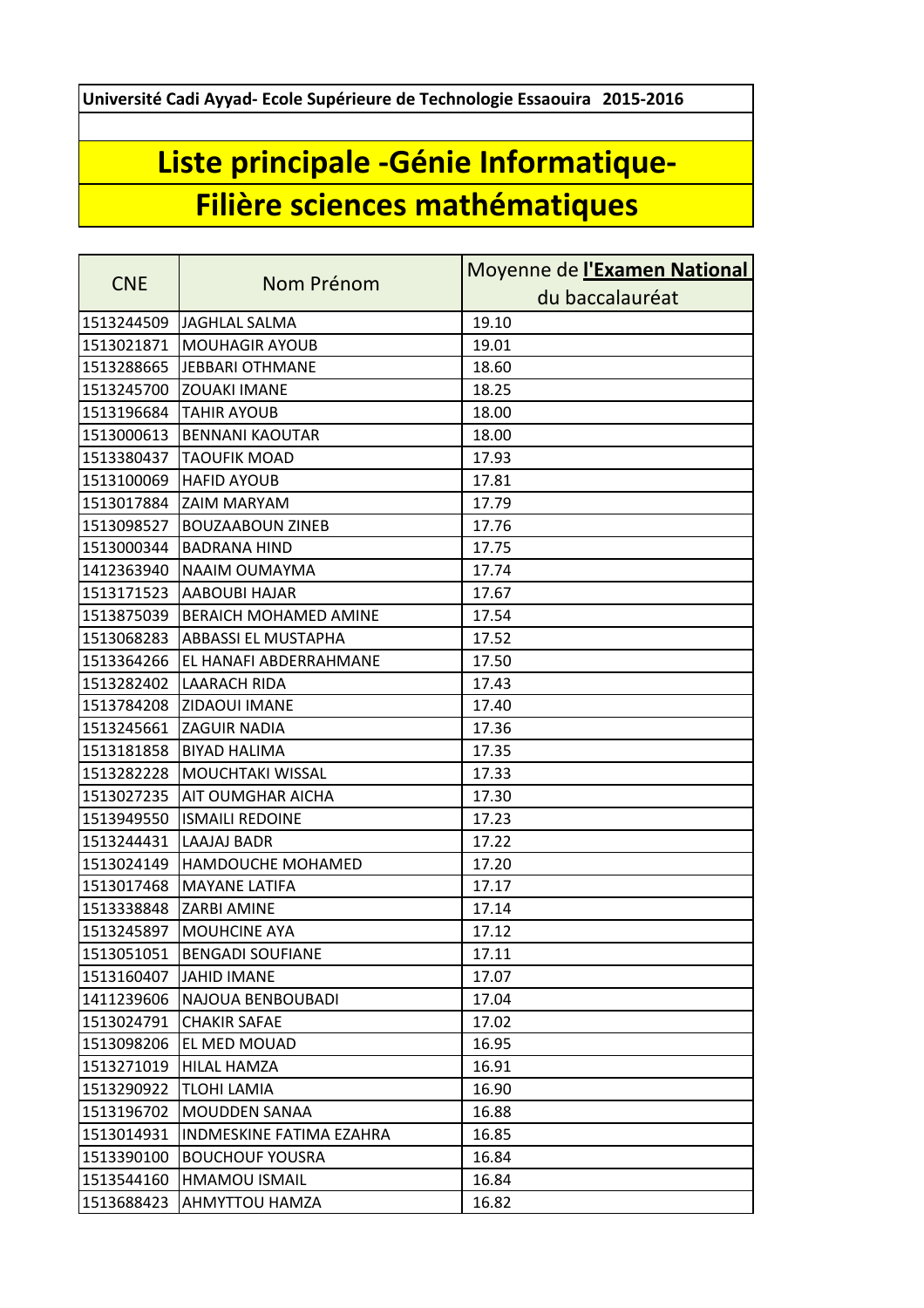|            | 1513775964 BELKHADRA OUMAYMA     | 16.82 |
|------------|----------------------------------|-------|
|            | 1513338252 JJAMALEDDINE KHAOULA  | 16.78 |
| 1513033188 | LAKHAL OUMAIMA                   | 16.76 |
| 1513088329 | ELHOUAT OUMAIMA                  | 16.76 |
| 1513004674 | <b>BOUMZEBRA NIAMA</b>           | 16.76 |
| 1513281804 | <b>BEN WADIH OMAR</b>            | 16.74 |
| 1513000740 | <b>BENIHOUD ZAKARIA</b>          | 16.74 |
| 1513280009 | <b>KHARFASSE ZAINAB</b>          | 16.72 |
| 1513703817 | <b>MARSOU RANYA</b>              | 16.70 |
| 1513112405 | <b>FATHI ABDELMOUGHIT</b>        | 16.67 |
| 1513169683 | <b>CHAKOUA OUSAMA</b>            | 16.67 |
| 1513520647 | <b>ZRAOURA AMINE</b>             | 16.66 |
| 1513005191 | <b>KOURI ANAS</b>                | 16.65 |
| 1513068200 | ELHARTI MOHAMMED AYOUB           | 16.65 |
| 1513552270 | <b>KHATOUCH AMINE</b>            | 16.65 |
| 1513004695 | <b>CHATI ABDELILAH</b>           | 16.63 |
| 1513281730 | <b>EL BADRAOUI MARWAN</b>        | 16.63 |
| 1513288029 | ALLALI HAMZA                     | 16.63 |
| 1513354962 | <b>BARKA AMAL</b>                | 16.60 |
| 1513153797 | <b>AHBAIZ OTMAN</b>              | 16.58 |
| 1513359877 | <b>GHRIB CHAIMAE</b>             | 16.57 |
| 1513335875 | <b>MOUSTAGHFIR OUTHMAN</b>       | 16.57 |
| 1412076877 | <b>AYOUB EL QORCHY</b>           | 16.52 |
| 1513236093 | <b>GHOUBIR ABDELMALIK</b>        | 16.52 |
| 1513946198 | ABDERRAHMANI GHORFI SANAE        | 16.52 |
| 1513947367 | <b>KEROUAD CHAYMAE</b>           | 16.50 |
| 1513080035 | <b>EL HOUSSAINI ISMAIL</b>       | 16.47 |
|            | 1513343404 AIT EL MAKKI NOUZHA   | 16.47 |
| 1513171480 | EL QOTNI HAJAR                   | 16.45 |
| 1513008522 | <b>AIT SI YOUSSEF</b>            | 16.42 |
| 1513098230 | <b>BELAFQUIH MOHAMED HICHAM</b>  | 16.42 |
| 1513024850 | <b>SAYE AKRAM</b>                | 16.41 |
| 1513000159 | <b>AFQUIR KHALID</b>             | 16.40 |
| 1513940809 | <b>AMHAOUCH YOUNES</b>           | 16.38 |
| 1513099976 | <b>ALANSSARI MOHAMED ELAMINE</b> | 16.38 |
| 1513040832 | <b>BOUKERKOUR SOUKAINA</b>       | 16.35 |
| 1513050939 | LAASSAIRI CHAIMAE                | 16.35 |
| 1513094109 | <b>HOUSSAINI MOUAD</b>           | 16.35 |
| 1412070524 | <b>HABIB ALLAH GUESSOUS</b>      | 16.33 |
| 1513066104 | <b>MAZOUNI SAAD</b>              | 16.33 |
| 1513335176 | <b>OURGANI AYOUB</b>             | 16.32 |
| 1513026678 | <b>SFART IMANE</b>               | 16.32 |
| 1513036777 | <b>BELLA AMINE</b>               | 16.29 |
| 1513089152 | ELMAJDOUBI HASSNA                | 16.29 |
| 1513033176 | <b>BALLAGH YASSINE</b>           | 16.28 |
| 1513252382 | <b>DBILIJ OUMAYMA</b>            | 16.28 |
| 1513005200 | <b>HAFID ABDELKARIM</b>          | 16.27 |
| 1513625557 | <b>KOURDOU HATIM</b>             | 16.27 |
| 1513290245 | EL OMRANI ILHAM                  | 16.26 |
| 1513340878 | <b>REBII SARA</b>                | 16.26 |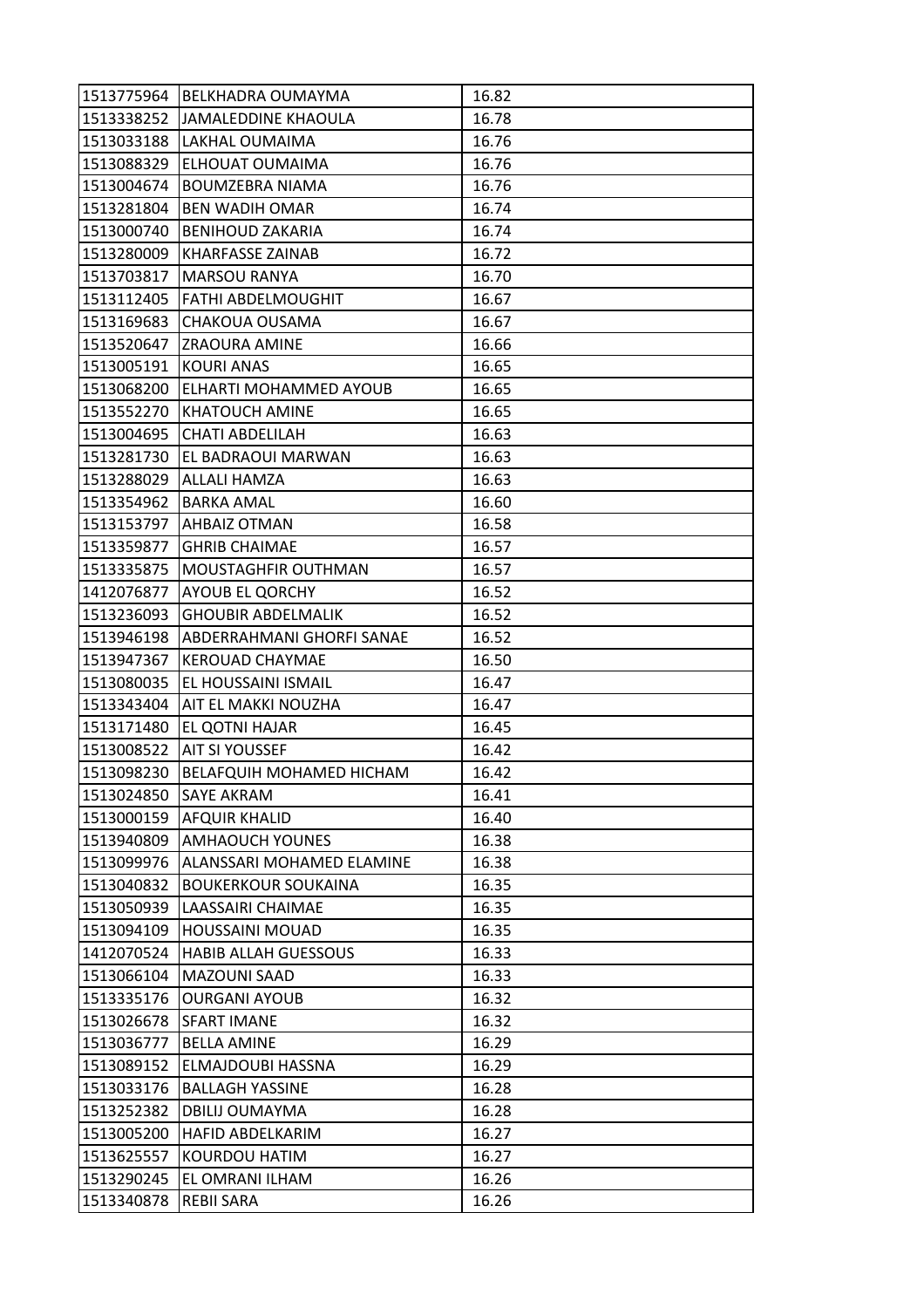|                       | 1513032661   ASSAFI ISSAM | 16.23 |
|-----------------------|---------------------------|-------|
|                       | 1513226609 BOUAICHA ANASS | 16.22 |
| 1513114321 AMIR JAMAL |                           | 16.21 |
| 1513419222            | MAHFOUD CHAYMAA           | 16.21 |
| 1513014971            | <b>ADELLAL ISMAIL</b>     | 16.19 |
| 1513611312            | HAMDAN HALIMA             | 16.19 |
| 1513098732            | <b>NAJIM ACHRAF</b>       | 16.16 |
| 1513156001            | KOUBACHI ANASS            | 16.16 |
| 1513740723            | <b>OURGHY JAWAD</b>       | 16.16 |
| 1513005912            | <b>MAJJI ANASS</b>        | 16.11 |
| 1513811367            | EL ADAMI HICHAM           | 16.11 |
| 1513283077            | EL MOUNDIR ILYASSE        | 16.09 |
| 1513947292            | EL JABRI CHAYMAE          | 16.07 |
| 1513957253            | AARABA ABDALLAH           | 16.05 |
| 1513069737            | <b>JANDER SARA</b>        | 16.03 |
| 1513157217            | <b>BILAL MOUAD</b>        | 16.03 |
| 1513245693            | ELLAHIA FAISSEL           | 16.01 |
| 1513605543            | KADHI IKRAM               | 16.01 |
| 1513244612            | <b>NADIR MOHAMED</b>      | 15.99 |
| 1513549464            | EL FAQIR CHAKIB           | 15.99 |
| 1512070042            | DERAI AIMRAN              | 15.98 |
| 1513034617            | <b>MAHMOUCH ABDELILAH</b> | 15.98 |
| 1513290775            | <b>TIHAMY SAWSSEN</b>     | 15.98 |
| 1513956108            | <b>BERNOUSSI SIHAM</b>    | 15.98 |
| 1513077317            | ELFAHLI NIAMA             | 15.97 |
| 1513352053            | <b>TOUFIK YOUNESS</b>     | 15.96 |
| 1513066707            | ELAARFAOUI SANAE          | 15.95 |
| 1513026949            | EL KHOU MARIAM            | 15.95 |
| 1513077298            | CHERRADI CHAIMA           | 15.93 |
| 1513107872            | <b>ELALAM SOUFIANE</b>    | 15.93 |
| 1513048897            | MILOUDI OMAR              | 15.93 |
| 1513527863            | <b>TOUBOUH MONCIF</b>     | 15.91 |
| 1513340753            | KASSIMI ALAOUI MEHDI      | 15.90 |
| 1513006521            | EL MOUSSAOUI ANAS         | 15.89 |
| 1513093255            | <b>JARAH AYMANE</b>       | 15.88 |
| 1513000683            | <b>SALHI ANAS</b>         | 15.87 |
| 1513074433            | NACIRI BENSAGHIR MOHAMMED | 15.86 |
| 1513226650            | EL ATCHI SALMA            | 15.86 |
| 1513227335            | AIT ELHADJ YOUSSEF        | 15.86 |
| 1513271796            | <b>HARITI ABDELLAH</b>    | 15.85 |
| 1513526839            | ERRABBANY ABDERAZZAK      | 15.84 |
| 1513552695            | <b>RCHOUK KAWTAR</b>      | 15.83 |
| 1513244558            | <b>GHAMMAZ ABDELKADIR</b> | 15.83 |
| 1513084505            | EL HSSANI SALAHEDDINE     | 15.82 |
| 1513174092            | ELMAHBOUBI FATIMA EZZAHRA | 15.82 |
| 1513244497            | ALOUACHE SAHAR            | 15.79 |
| 1513900479            | LAAJI SOUKAINA            | 15.79 |
| 1513056118            | MOUTANA RAJAE             | 15.78 |
| 1513280585            | <b>BOUTLANE YOUSSEF</b>   | 15.78 |
| 1513048587            | <b>LBAY CHAIMAE</b>       | 15.77 |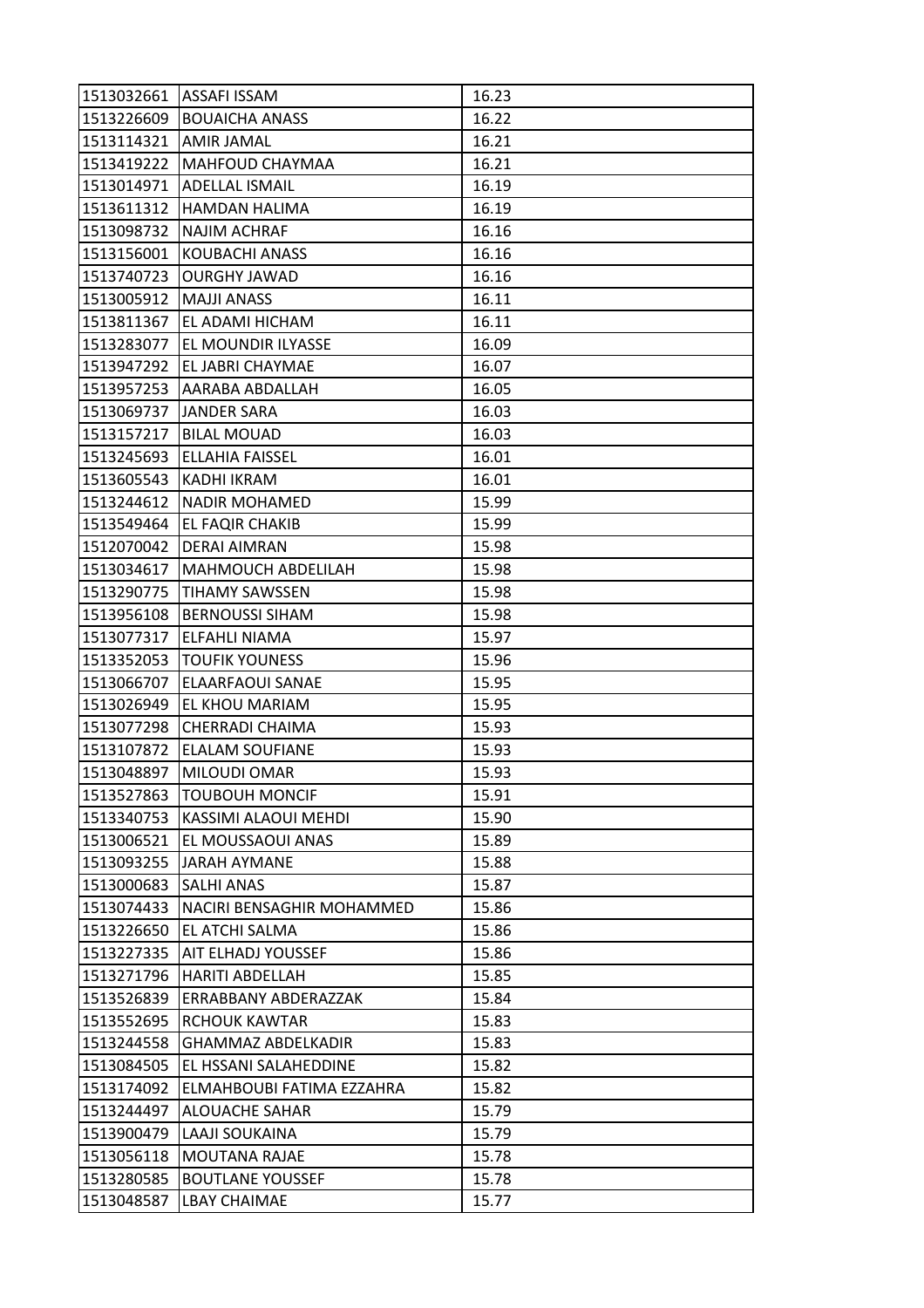|            | 1513099030 EL HALKOUJ BADR  | 15.76 |
|------------|-----------------------------|-------|
|            | 1513342532 BOUTZATE ZOUHAIR | 15.74 |
| 1513027240 | HABCH FATIM EZZAHRAE        | 15.73 |
| 1513337641 | TEBAA DOHA                  | 15.72 |
| 1513372872 | LACHHAB SIHAM               | 15.72 |
| 1513709505 | MOUSAOUI ISMAIL             | 15.72 |
| 1513871994 | KADAOUI CHAIMAE             | 15.72 |
| 1513245662 | <b>ELADLI HOUDA</b>         | 15.71 |
| 1513358887 | EL GAOUR LAMIAA             | 15.70 |
| 1513803803 | EL MESSAOUDI YASSINE        | 15.69 |
|            | 1513936557 ZEGWAGH AYOUB    | 15.68 |
| 1513174091 | <b>M SAAD ASMAA</b>         | 15.66 |
| 1513245708 | IABOUCHADI KAWTAR           | 15.66 |
| 1513280060 | JANNATE FATIMA EZZAHRA      | 15.64 |
| 1513284106 | HARRADA NAJOUA              | 15.64 |
| 1513025698 | <b>ID OUARAB YOUSSEF</b>    | 15.63 |
| 1513085031 | IBN EL MEHDI ABDELKADER     | 15.63 |
| 1513036962 | <b>HARRANDOU YOUNESS</b>    | 15.62 |
| 1513007822 | <b>BOUMENDIL SAFA</b>       | 15.61 |
| 1513236177 | <b>JADI ABDELAZIZ</b>       | 15.60 |
| 1513369750 | <b>FETTANE KAOUTAR</b>      | 15.60 |
| 1513007817 | <b>OUDADDA SOUMAYA</b>      | 15.59 |
| 1513098838 | <b>OUBENIIHYA SANA</b>      | 15.59 |
| 1513092502 | <b>BERRI FOUAD</b>          | 15.57 |
| 1513349675 | <b>ASLIB ELMEHDI</b>        | 15.55 |
| 1513111630 | <b>RAFIKY ACHRAF</b>        | 15.53 |
| 1513282256 | BERROUG MOHAMED AMINE       | 15.52 |
| 1513932195 | <b>TANAFAAT KHAOULA</b>     | 15.52 |
| 1513702687 | <b>LOUKILI LAILA</b>        | 15.49 |
| 1513099363 | EL MAHFOUDI SALMA           | 15.48 |
| 1513012811 | <b>EL JAMAI HASSAN</b>      | 15.47 |
| 1513077451 | <b>CHAKORI SAMI</b>         | 15.47 |
| 1513081564 | <b>TAISSA AMINA</b>         | 15.47 |
| 1513696345 | EL KHAMLICHI BASMA          | 15.47 |
| 1513241873 | <b>OUHAMOU TARIQ</b>        | 15.46 |
| 1513018332 | <b>NAJIM FATIHA</b>         | 15.45 |
| 1513025772 | RAJOUL ABDELJALIL           | 15.42 |
| 1513106041 | <b>SHIMI HAFSA</b>          | 15.42 |
| 1513024910 | AIT HASSI SEKAINA           | 15.41 |
| 1513100550 | <b>HICHAM NIHAD</b>         | 15.41 |
| 1513241812 | <b>BOUZEKRI HAJAR</b>       | 15.40 |
| 1513351848 | EL MALIH KHAOULA            | 15.39 |
| 1513375560 | ELAJI SALMA                 | 15.38 |
| 1513326532 | KAMILI AYOUB                | 15.37 |
| 1513938094 | <b>JNAH NACIBA</b>          | 15.36 |
| 1513940031 | <b>ZOUINE CHAIMA</b>        | 15.36 |
| 1513098835 | JAOUHARI SOUFYANE           | 15.35 |
| 1513226045 | EL GHALI KHADIJA            | 15.35 |
| 1513376914 | <b>BYA HAMZA</b>            | 15.35 |
| 1513380393 | EL MAHI ANAS                | 15.35 |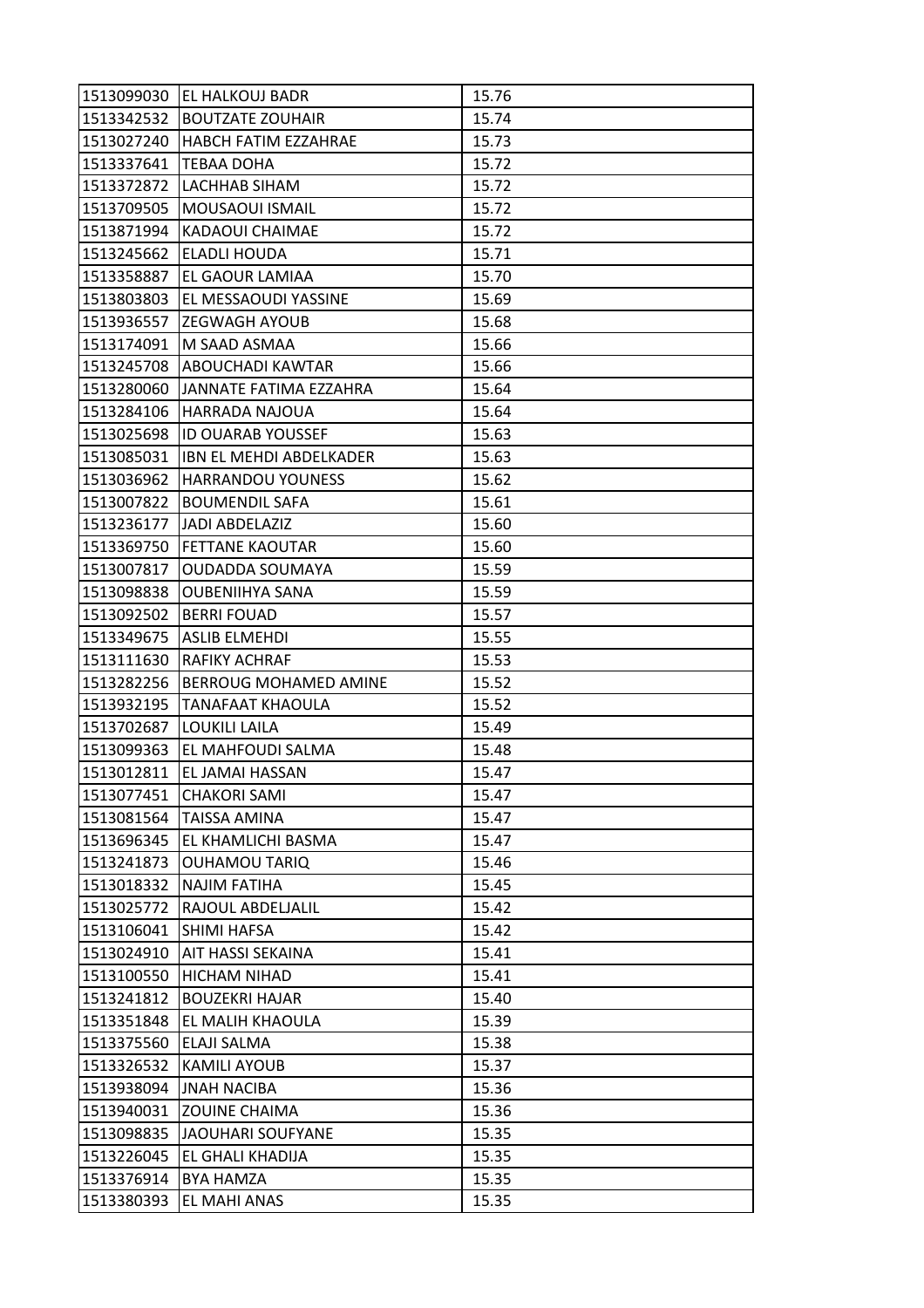|            | 1513334204 ELFARICHI HAMZA       | 15.35 |
|------------|----------------------------------|-------|
|            | 1513094535 KIBBA TAOUFIK         | 15.34 |
| 1513149737 | <b>BENAHNIA MARWA</b>            | 15.33 |
| 1513943572 | <b>ASAHRAOUI JAMAL</b>           | 15.33 |
| 1513321337 | <b>DZAGUISS INSAF</b>            | 15.33 |
| 1513945737 | <b>SEKHAF HOUDA</b>              | 15.32 |
| 1513016334 | SADOQ FATIMA EZZAHRA             | 15.30 |
| 1513227813 | IEL MALAKI HAMZA                 | 15.29 |
| 1513020071 | <b>KHATITE HASSAN</b>            | 15.26 |
| 1513321974 | <b>WANNASSY ZINEB</b>            | 15.26 |
| 1513341636 | <b>DOUWAH GHIZLANE</b>           | 15.26 |
| 1513383346 | <b>FARAJ MAROUANE</b>            | 15.23 |
| 1513004747 | MAAMOUZ YOUNOUSSE                | 15.22 |
| 1513282222 | <b>BENTOUILA HIND</b>            | 15.22 |
| 1513029184 | <b>ICHOU EL MAHDI</b>            | 15.21 |
|            | 1513000728   AHEDDAR FATIMAZAHRA | 15.21 |
| 1513017474 | FLOULOU MARYEM                   | 15.21 |
| 1513030941 | <b>ATANANE AYOUB</b>             | 15.21 |
| 1513231172 | <b>RACHID YOUSSEF</b>            | 15.20 |
| 1513231555 | OTMANI AYMAN                     | 15.18 |
| 1513008430 | <b>OULATA SOUKAINA</b>           | 15.17 |
| 1513282450 | <b>GARMES CHAIMAE</b>            | 15.17 |
| 1513077459 | <b>BENTOUHAMI ZAYNAB</b>         | 15.15 |
| 1513946171 | KBIRI ALAOUI HAJAR               | 15.15 |
| 1513228348 | <b>EN NAKDI HICHAM</b>           | 15.15 |
| 1513016516 | <b>BASTAM AHMED</b>              | 15.14 |
| 1513245703 | <b>LAYOUNE HAFSSA</b>            | 15.14 |
| 1513846313 | <b>OUAALI IMANE</b>              | 15.14 |
| 1513369806 | <b>BOUIRDI ANASS</b>             | 15.14 |
|            | 1513630517 ACHAIB IMANE          | 15.13 |
| 1513101403 | <b>AIT SEGHIR ISMAIL</b>         | 15.12 |
| 1513013803 | EL YOUSSOUFI OMAR                | 15.12 |
| 1513338993 | <b>LABIAD MOHAMED REDA</b>       | 15.12 |
| 1513549263 | <b>FOUQANI YOUNES</b>            | 15.12 |
| 1513030332 | <b>RAYSS MOHAMED</b>             | 15.11 |
| 1513055002 | <b>ZAMD AHMED</b>                | 15.11 |
| 1513236144 | <b>SBIT MOHAMMED</b>             | 15.11 |
| 1513365557 | EL ANHARI AYOUB                  | 15.11 |
| 1412085911 | MOHAMMED ISMAIL ETTABI           | 15.09 |
| 1513107206 | <b>ELOUARDI MARYAM</b>           | 15.09 |
| 1513171598 | AIT EL ALOUIA ALI                | 15.09 |
| 1513007002 | <b>HAIDA YASMINE</b>             | 15.09 |
| 1513342339 | BELLAMSSADDAR CHAYMAA            | 15.09 |
| 1513536713 | EL GHALABI KARIMA                | 15.08 |
| 1513338546 | <b>CHAKRAN MAROUAN</b>           | 15.07 |
| 1513245264 | AHMADA MERYEM                    | 15.05 |
| 1513015757 | <b>EL GHANDOUR SAID</b>          | 15.05 |
| 1412253883 | <b>AYOUB BOUHRIDE</b>            | 15.02 |
| 1513080080 | <b>ZAHLANE YAHYA</b>             | 15.02 |
| 1513226632 | <b>JANAH YASMINE</b>             | 15.02 |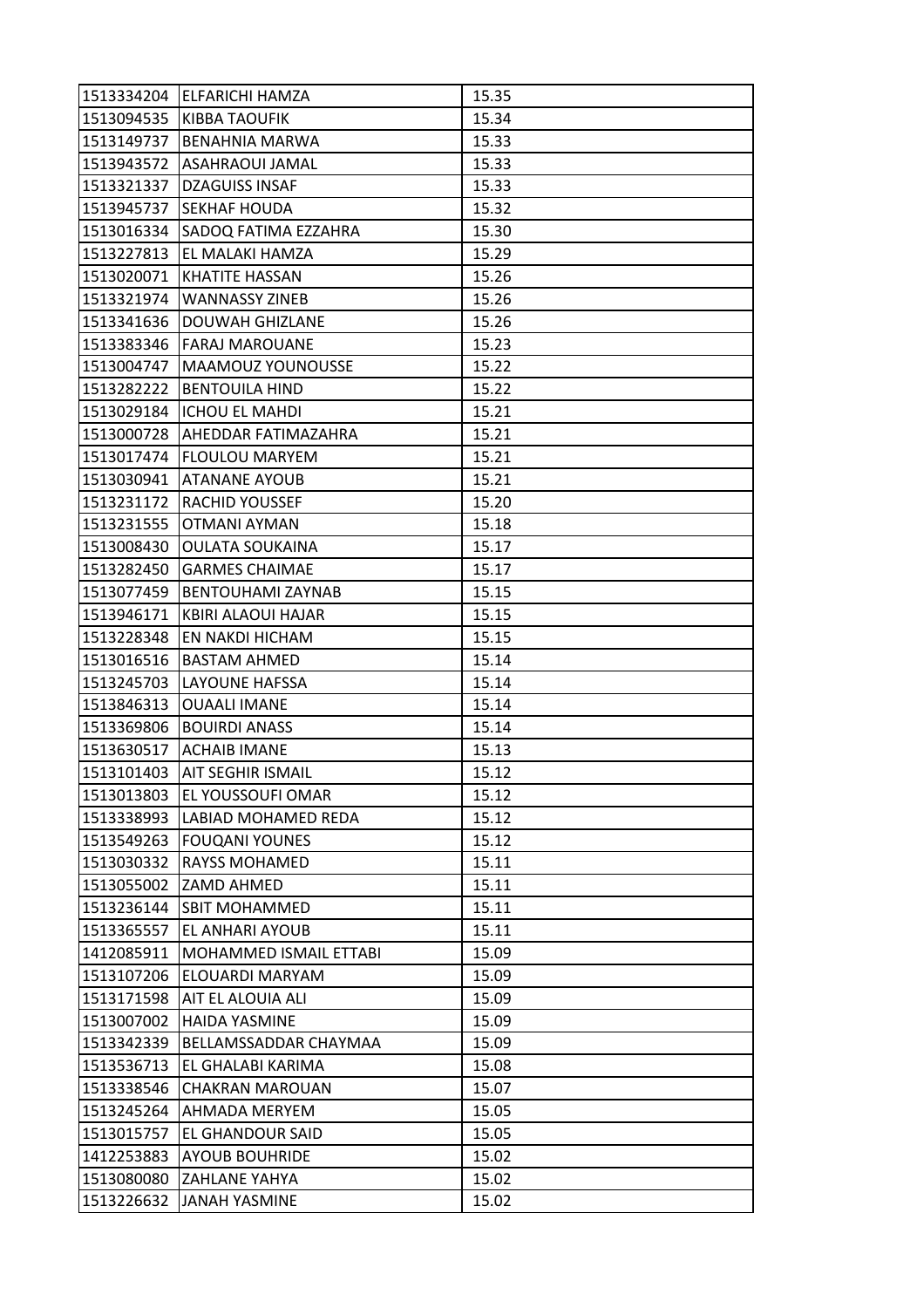|            | 1513032328 IDBOUKORI ALI        | 15.01 |
|------------|---------------------------------|-------|
|            | 1513196794  MOUHSSINE AYMANE    | 15.00 |
| 1513051181 | <b>SBAI TFARRAH</b>             | 14.99 |
|            | 1513100142 ERRAMLI GHITA        | 14.98 |
| 1513551115 | <b>ALEM MARIA</b>               | 14.98 |
|            | 1513023932  AIT BOUKDIR YOUSSEF | 14.97 |
| 1412244280 | <b>RAFIK HALI</b>               | 14.96 |
| 1513000670 | ABBADI ALI                      | 14.95 |
|            | 1513050336 RAJID OUMAIMA        | 14.95 |
| 1513069668 | ES SAMLALI KHADIJA              | 14.95 |
|            | 1513346621  ENNAMIRI RIDA       | 14.95 |
| 1513016299 | <b>BENDAOUDI ASMAA</b>          | 14.93 |
| 1412151586 | IBENMOUSSA WASSIM               | 14.90 |
|            | 1513048703 EL YAZIDI BRAHIM     | 14.90 |
| 1513341620 | <b>ECHAJI IMANE</b>             | 14.90 |
|            | 1513365093   DARDOUR INTISSAR   | 14.89 |
| 1411037219 | <b>IKRAM FIKHI</b>              | 14.88 |
| 1513366895 | <b>MIFTAH MOHCINE</b>           | 14.88 |
|            | 1513282311 ELMTAKHAM ACHRAF     | 14.87 |
| 1513074301 | <b>BADDAZ FATMA</b>             | 14.86 |
|            | 1513100015   BENNASSER ADIL     | 14.85 |
| 1412248752 | LAGHOUIOUI HALIMA               | 14.83 |
| 1513033258 | DAOUDI HAMZA                    | 14.83 |
| 1513087427 | <b>BORQANE ITIMAD</b>           | 14.83 |
| 1513318292 | <b>MAN OURI IKRAM</b>           | 14.83 |
| 1513368289 | <b>CHENNOUF HAMZA</b>           | 14.83 |
| 1513763234 | <b>CHAOUKI SARA</b>             | 14.82 |
| 1513806840 | <b>EL KHCHIN ABDELKRIM</b>      | 14.80 |
| 1513041499 | <b>BOUYAAKOUBI ANASS</b>        | 14.79 |
| 1513003109 | <b>BABAY IMANE</b>              | 14.78 |
| 1513199989 | <b>OUARID TACHAFINE</b>         | 14.78 |
|            | 1513345504 EL KHAMSI ACHRAF     | 14.78 |
|            | 1513605801 ARZAZ LAMIAE         | 14.78 |
| 1513349336 | <b>EL OUATIK SALMA</b>          | 14.77 |
| 1513944486 | <b>HASNI ALAOUI TAHA</b>        | 14.75 |
|            | 1513947382 LIMOURI ANAS         | 14.75 |
| 1513523928 | <b>DOUIREK YOUSSEF</b>          | 14.74 |
| 1513099029 | <b>EL FERRAG MOHAMED</b>        | 14.72 |
| 1513020944 | <b>MELLOULI HALA</b>            | 14.71 |
| 1513279934 | EL ASALI IMANE                  | 14.71 |
| 1513358574 | ELKHADIMI MOHCINE               | 14.71 |
| 1513111659 | <b>ENNECHTA SALMA</b>           | 14.70 |
| 1513228850 | <b>AJIL AYOUB</b>               | 14.70 |
| 1513346494 | TALHA SALAH EDDINE              | 14.68 |
| 1513812741 | <b>RAINOU LAMYAE</b>            | 14.68 |
| 1513066713 | <b>BASSOU OUAFAE</b>            | 14.67 |
| 1513374240 | EL AATIFI FATIMA ZAHRA          | 14.65 |
| 1513272147 | AIT EL HAJ REDA                 | 14.64 |
| 1513317958 | LAAOUIBI MOSTAFA                | 14.64 |
| 1513154121 | <b>CHERIF ASMAA</b>             | 14.63 |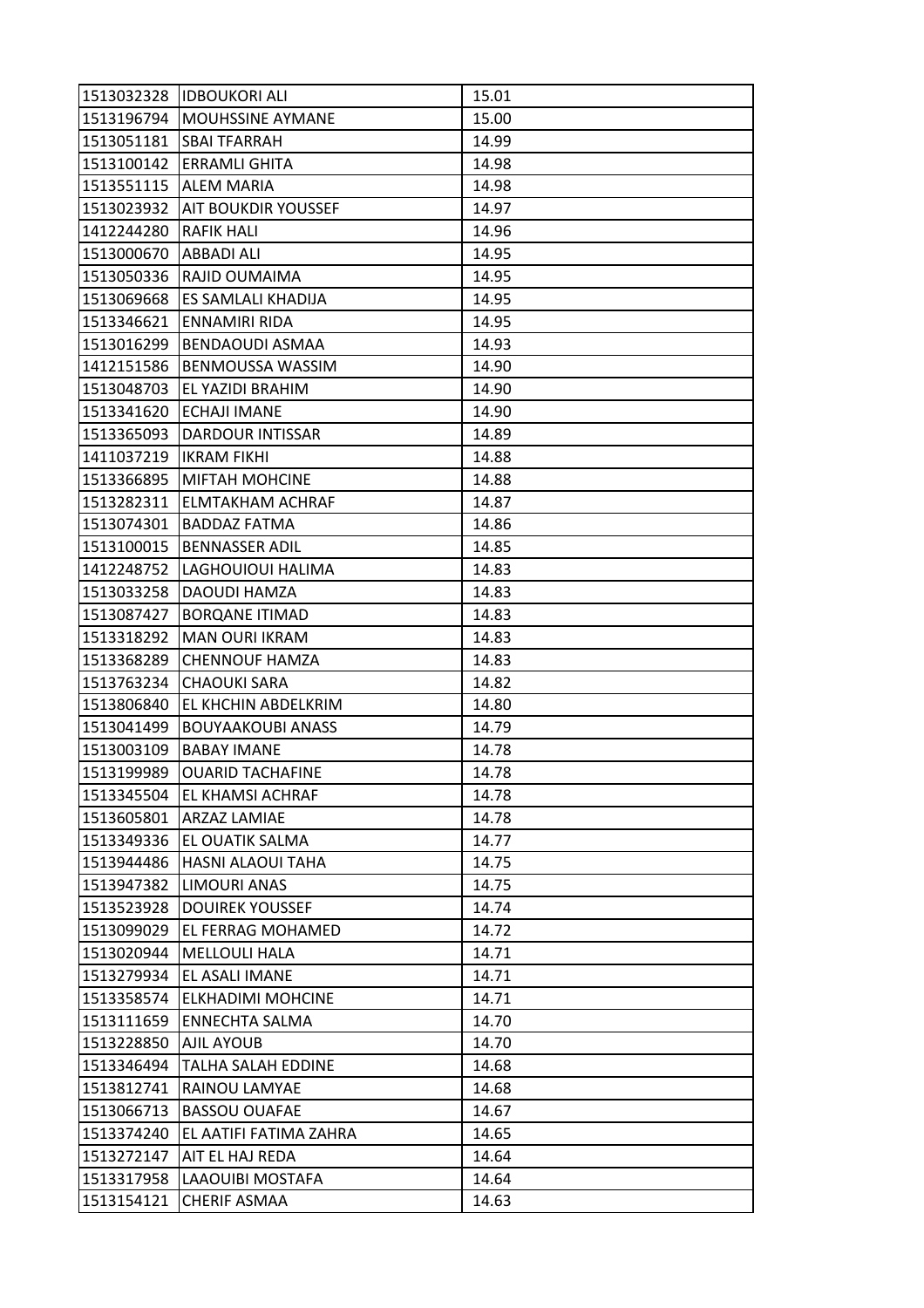| 1513098546 | <b>CHERKAOUI IKBAL SAAD</b>  | 14.63 |
|------------|------------------------------|-------|
|            | 1513333102 AOUINA ACHRAF     | 14.63 |
| 1513008461 | <b>MOUMNI HAJAR</b>          | 14.62 |
| 1513285598 | <b>ZAHIRI MANAL</b>          | 14.62 |
| 1513101431 | <b>HADRACH LAMIA</b>         | 14.61 |
| 1513006516 | <b>BOUSALEM YASSINE</b>      | 14.61 |
| 1513074465 | LABTAINI HATIM               | 14.60 |
| 1513938001 | <b>OUCHAD WALID</b>          | 14.60 |
| 1513055779 | <b>ELARFAOUY SOUKAINA</b>    | 14.59 |
| 1513329250 | <b>EL KNIEZ RABAB</b>        | 14.59 |
|            | 1512384716 ENNAIM KHAOULA    | 14.58 |
| 1513006340 | <b>ZAHI NIZAR</b>            | 14.57 |
| 1513084246 | ITAHA MOUAD                  | 14.57 |
| 1513288467 | <b>CALLAF SOUKAINA</b>       | 14.57 |
| 1513101432 | SLIMATI TAHA                 | 14.55 |
|            | 1513231604 ZAIDANE HAMZA     | 14.55 |
| 1513181068 | <b>OUATAT FATIMA EZZAHRA</b> | 14.54 |
| 1513108955 | <b>MOUATTA MAHDI</b>         | 14.53 |
| 1513390099 | <b>AZHAR ROUKAYA</b>         | 14.53 |
| 1513093179 | <b>ZBIDA NOUREDDINE</b>      | 14.52 |
|            | 1513244403 ANTARI OUMAIMA    | 14.52 |
| 1513088431 | <b>MOUILA ZINEB</b>          | 14.51 |
| 1512080631 | LARHLIMI IBTISSAM            | 14.50 |
| 1513012806 | <b>BOUSBAA OUAFAE</b>        | 14.50 |
| 1513018753 | M HAMDI REQIA                | 14.50 |
| 1513033211 | <b>AIT BOUKNARI RACHID</b>   | 14.50 |
| 1513003786 | AKOURTIM ABDESSAMAD          | 14.49 |
| 1513000654 | <b>OUHANI CHAIMA</b>         | 14.49 |
| 1513942862 | <b>BOUSSETTA HAMZA</b>       | 14.48 |
| 1513957199 | <b>SAMGHOULI HAFSA</b>       | 14.48 |
| 1513088480 | <b>BAKASS HINDE</b>          | 14.46 |
| 1513015014 | <b>SMOUD YOUSSEF</b>         | 14.46 |
| 1513520614 | <b>MASROUR ZAKARIA</b>       | 14.45 |
| 1513005920 | <b>BANNA SOUKAINA</b>        | 14.42 |
| 1513242570 | <b>MOUDDOU YASSER</b>        | 14.42 |
| 1513369964 | <b>MJIMER ILHAM</b>          | 14.42 |
| 1513276566 | TAOURARTI IMANE              | 14.41 |
| 1513552782 | AIT ALHYANE BOUTAINA         | 14.40 |
| 1513025693 | NIDOUISSADAN ABDELWAHAB      | 14.40 |
| 1513379692 | TAOUFIK MOHAMAD EL AMINE     | 14.40 |
| 1513935160 | HIBAT ALLAH ABDELKARIM       | 14.39 |
| 1513000710 | <b>MALLOUL NOHAILA</b>       | 14.39 |
| 1513231869 | <b>AZZOUZI AHMED ANAS</b>    | 14.38 |
| 1513015009 | <b>AHNICH MOHAMED</b>        | 14.38 |
| 1513288019 | <b>HILALI YASSIR</b>         | 14.38 |
| 1513626810 | EZZAHER FATIMA EZAHRAE       | 14.38 |
| 1412247199 | <b>OUMAIMA LAAJAJ</b>        | 14.37 |
| 1513244585 | IROUCHDI FATIMA EZZAHRAA     | 14.36 |
| 1412088000 | <b>MARWA CHATRI</b>          | 14.35 |
| 1513056101 | KAMAL IDRISSI CHOROUK        | 14.35 |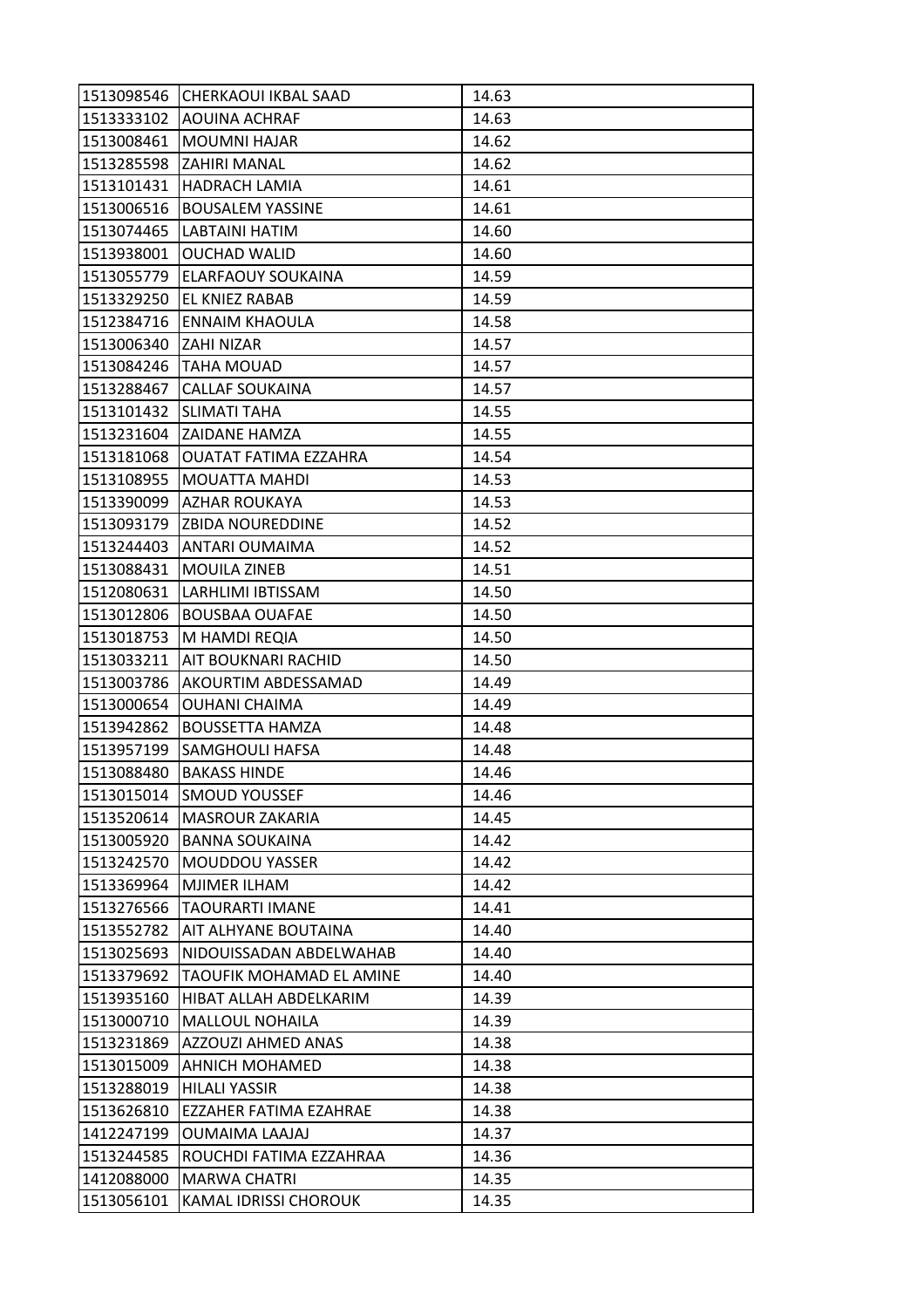|            | 1513279467 CHAGRAOUI SARA        | 14.35 |
|------------|----------------------------------|-------|
|            | 1513231428 ERRAFIY OMAR          | 14.34 |
| 1513322941 | <b>ZARI OUSSAMA</b>              | 14.34 |
|            | 1513321796   AZIZ ABDELLAH       | 14.34 |
|            | 1513016322   AARAB HASSAN        | 14.33 |
| 1513076063 | <b>AMELLAL MOUNA</b>             | 14.33 |
| 1513245819 | <b>TAKIB OUSSAMA</b>             | 14.33 |
| 1513245480 | <b>MEJJOT MOUAD</b>              | 14.32 |
| 1513365957 | IBERRAHMANIA NADIA               | 14.32 |
| 1513813951 | <b>EL ABBADI ISSAM</b>           | 14.32 |
|            | 1513536546   MECHKOURI MOHAMED   | 14.30 |
| 1513008478 | LAMHAMDI FATIMA EZ ZAHRA         | 14.29 |
| 1513548844 | <b>GHAFIRI SOUFIANE</b>          | 14.29 |
| 1513250168 | <b>ESSADIQI MOHAMED AMINE</b>    | 14.29 |
| 1513160499 | EL COUNDI INAS                   | 14.28 |
| 1513006485 | <b>TAOURA AMAL</b>               | 14.28 |
|            | 1513115111   BIDOUDAN MOHAMED    | 14.27 |
| 1513000384 | <b>TABIT AHMED</b>               | 14.26 |
| 1513351900 | <b>EL BANI ILYAS</b>             | 14.26 |
| 1513607038 | SOULEIMANI AHMED                 | 14.26 |
|            | 1513012754 BOUTAYEB RADOUAN      | 14.25 |
| 1513032223 | <b>OUZDDOU LAHCEN</b>            | 14.23 |
| 1513231768 | <b>SAFI HIBA</b>                 | 14.23 |
|            | 1513333292 REDDADI FATIMA ZAHRA  | 14.23 |
| 1513696478 | EN NAJIB SOUFIANE                | 14.23 |
| 1513006438 | <b>ANEDDAM CHAIMAE</b>           | 14.22 |
| 1513380436 | <b>SMALI HAMZA</b>               | 14.22 |
|            | 1513814235 CHAMI RACHID          | 14.21 |
| 1513284781 | <b>BEN EL MEKROUD ISAM</b>       | 14.20 |
|            | 1513523911  RHETFANE KHALIL      | 14.20 |
| 1513956951 | <b>IRAMI ABDELLAH</b>            | 14.20 |
| 1513023449 | <b>OUAZIZ SOUAD</b>              | 14.17 |
|            | 1513607290 RAHAL MONCEF          | 14.17 |
| 1513090866 | <b>HILALI BTISSAM</b>            | 14.16 |
| 1513276612 | <b>HABBOUL SOUFIANE</b>          | 14.16 |
| 1513957212 | YOUSFI ALAOUI OUALID             | 14.16 |
| 1513349244 | <b>FAKAK ZOUHAIR</b>             | 14.16 |
| 1513944547 | <b>BONA REDA</b>                 | 14.16 |
| 1513333238 | <b>TALA ABDELLATIF</b>           | 14.15 |
| 1513040196 | <b>AIT LAHCEN OUALID</b>         | 14.15 |
| 1513189686 | <b>ZOUHAIR CHAIMA</b>            | 14.14 |
|            | 1513271074   BEN SAGHIR ELHASSAN | 14.14 |
| 1513551842 | <b>MAAROUFI OMAR</b>             | 14.14 |
| 1513291962 | LYAZID NEHAILA                   | 14.13 |
| 1412023692 | ABOU ALI ASMA                    | 14.13 |
| 1513227607 | <b>MOUMEN HAMZA</b>              | 14.12 |
| 1513329421 | <b>BOUYBOUD YAHYA</b>            | 14.12 |
| 1513289036 | <b>HEISSOUNI SALMA</b>           | 14.11 |
| 1513243818 | LAHCIRI SAMIA                    | 14.10 |
| 1513933850 | <b>BAHEDI NAOUFAL</b>            | 14.10 |